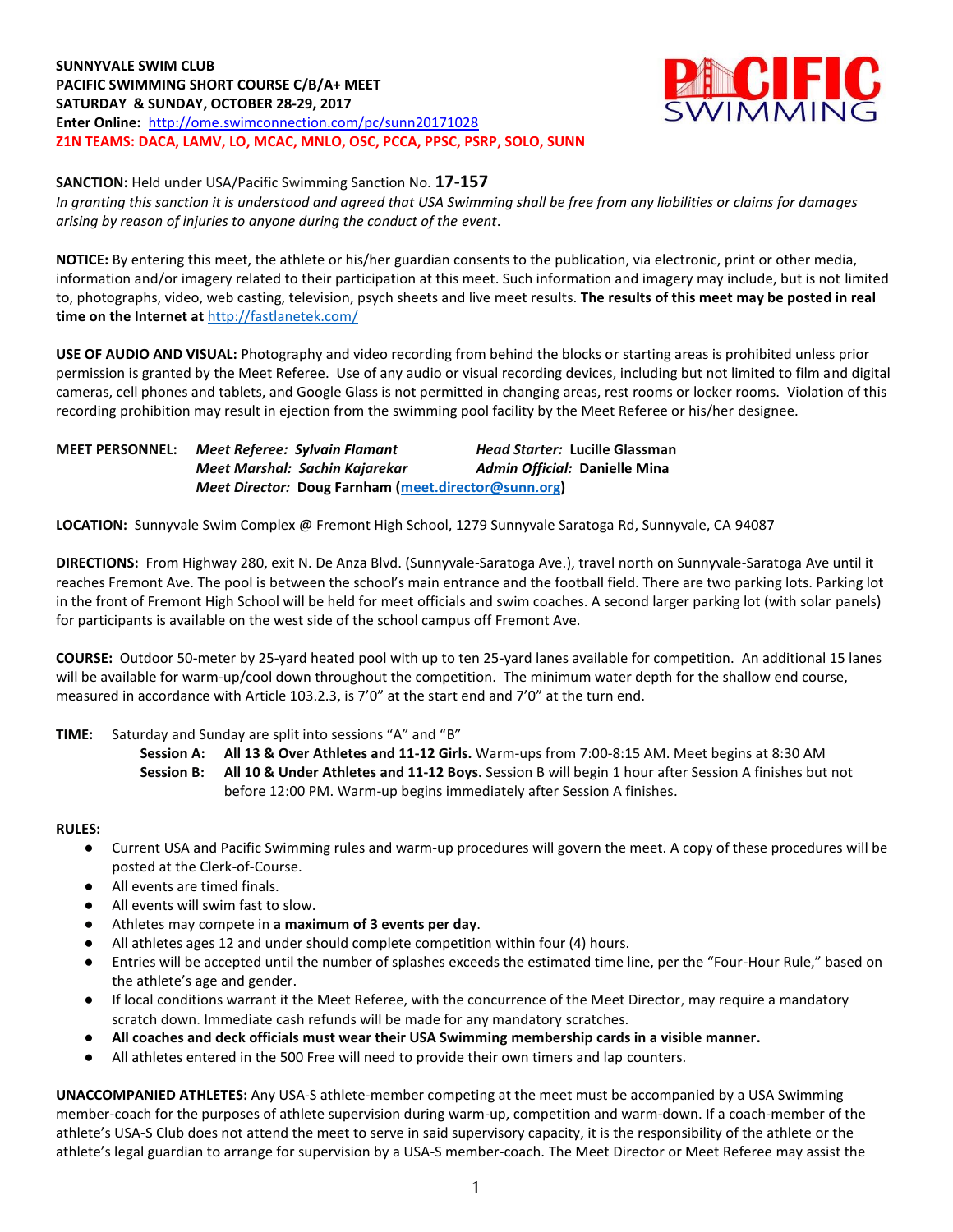athlete in making arrangements for such supervision; however, it is recommended that such arrangements be made in advance of the meet by the athlete's USA-S Club Member-Coach.

**RACING STARTS:** Athletes must be certified by a USA-S member-coach as being proficient in performing a racing start, or must start the race in the water. It is the responsibility of the athlete or the athlete's legal guardian to ensure compliance with this requirement.

# **RESTRICTIONS:**

- Smoking and the use of other tobacco products is prohibited on the pool deck, in the locker rooms, in spectator seating, on standing areas and in all areas used by athletes, during the meet and during warm-up periods.
- Sale and use of alcoholic beverages is prohibited in all areas of the meet venue.
- No glass containers are allowed in the meet venue.
- No propane heater is permitted except for snack bar/meet operations.
- All shelters must be properly secured.
- Changing into or out of swimsuits other than in locker rooms or other designated areas is prohibited.
- Destructive devices, to include but not limited to, explosive devices and equipment, firearms (open or concealed), blades, knives, mace, stun guns and blunt objects are strictly prohibited in the swimming facility and its surrounding areas. If observed, the Meet Referee or his/her designee may ask that these devices be stored safely away from the public or removed from the facility. Noncompliance may result in the reporting to law enforcement authorities and ejection from the facility. Law enforcement officers (LEO) are exempt per applicable laws.
- Operation of a drone, or any other flying apparatus, is prohibited over the venue (pools, athlete/coach areas, spectator areas and open ceiling locker rooms) any time athletes, coaches, officials, and/or spectators are present.
- No personal tents/EZ-ups will be allowed on the pool deck.

# **ELIGIBILITY:**

- Athletes must be current members of USA-S and enter their name and registration number on the meet entry card as they are shown on their Registration Card. If this is not done, it may be difficult to match the athlete with the registration and times database. The meet host will check all athlete registrations against the SWIMS database and if not found to be registered, the Meet Director shall accept the registration at the meet (a \$10 surcharge will be added to the regular registration fee). Duplicate registrations will be refunded by mail.
- Athletes in the "A" Division must have met at least USA Swimming Motivational "A" minimum time standard. Athletes in the "B" Division must have met at least the listed "B" minimum time standard. All entry times slower than the listed "B" time standard will be in the "C" Division.
- Entries with **"NO TIME" will be ACCEPTED**. (EXCEPTION: For the 500 Free and 400 IMs a time must be entered for proper seeding purposes. Coach Verified Times will be accepted).
- Entry times submitted for this meet will be checked against a computer database and may be changed in accordance with Pacific Swimming Entry Time Verification Procedures.
- Disabled athletes are welcome to attend this meet and should contact the Meet Director or Meet Referee regarding any special accommodations on entry times and seeding per Pacific Swimming policy.
- Athletes 19 years of age and over may compete in the meet for time only, no awards. Such athletes must have met standards for the 17-18 age group.
- The athlete's age will be the age of the athlete on the first day of the meet.

**ENTRY PRIORITY:** Priority entry will be given to the following Zone 1N clubs: **DACA, LAMV, LO, MCAC, MNLO, OSC, PCCA, PPSC, PSRP, SOLO, SUNN.** Those entering online must do so by 11:59 PM, Wednesday, **October 11, 2017** to receive priority acceptance to the meet. Athletes from the Zone 1N priority clubs submitting surface mail entries must be postmarked by Monday, **October 9, 2017**  to receive priority acceptance into the meet. No athletes, other than those from the Zone 1N priority clubs may enter the meet until the priority period passes. After October  $11<sup>th</sup>$ , and if the estimated timeline still permits, the meet will be open to athletes outside of the Zone 1N priority clubs.

**ENTRY FEES:** \$4.00 per event plus an \$8.00 participation fee per athlete. Entries will be rejected if payment is not sent at time of request. No refunds will be made, except mandatory scratch downs.

**ONLINE ENTRIES:** To enter online go to **<http://ome.swimconnection.com/pc/sunn20171028>** to receive an immediate entry confirmation. This method requires payment by credit card. Swim Connection, LLC charges a processing fee for this service, equal to \$1 per athlete plus 5% of the total Entry Fees. Please note that the processing fee is a separate fee from the Entry Fees. If you do not wish to pay the processing fee, enter the meet using a mail entry. **Entering online is a convenience, is completely voluntary, and is**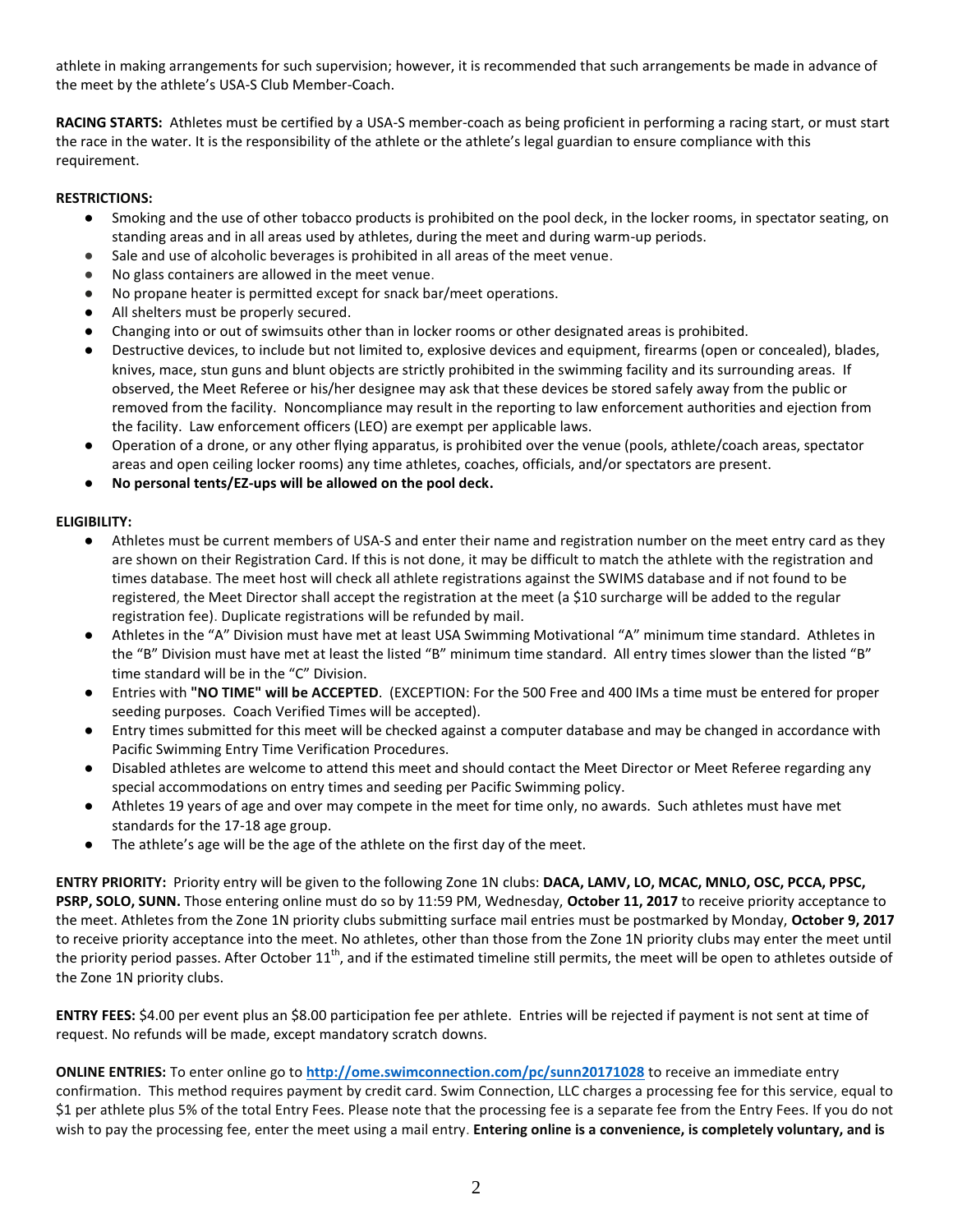**in no way required or expected of an athlete by Pacific Swimming.** Online entries will be accepted through Wednesday, October 18, 2017 at 11:59 PM (pending the meet does not fill up sooner per the "Four-Hour Rule", see Rules above).

**MAILED OR HAND DELIVERED ENTRIES**: Entries must be on the attached consolidated entry form. Forms must be filled out completely and printed clearly with athlete's best time. Entries must be postmarked by midnight, **Monday, October 16, 2017** or hand delivered by **6:30 PM Wednesday, October 18, 2017**. No late entries will be accepted. Requests for confirmation of receipt of entries should include a self-addressed envelope.

### **Make check payable to: Sunnyvale Swim Club**

| <b>Mail entries to: SUNN Fall Classic</b> | <b>Hand deliver entries to: SUNN Fall Classic</b> |                          |
|-------------------------------------------|---------------------------------------------------|--------------------------|
| c/o Doug Farnham                          |                                                   | c/o Doug Farnham         |
| 779 Mahogany Ln                           |                                                   | 779 Mahogany Ln          |
| Sunnyvale, CA 94086-8638                  |                                                   | Sunnyvale, CA 94086-8638 |

**CHECK-IN:** The meet will be deck seeded. Athletes must check-in at the Clerk-of-Course. No event shall be closed more than 30 minutes before the scheduled start of the session. Close of check-in for all individual events shall be no more than 60 minutes before the estimated time of the start of the first heat of the event. Athletes who do not check in will not be seeded and will not be allowed to compete in that event.

**SCRATCHES:** Any athletes not reporting for or competing in an individual timed final event that they have checked in for shall not be penalized.

AWARDS: Individual events will be awarded in the A, B, and C Divisions. Ribbons for 1<sup>st</sup> – 8<sup>th</sup> place are given within each division to the following age groups: 6/un, 7-8, 9-10, and 11-12. Swimmers 13 years of age and older will not receive ribbons. "A" medals will be awarded to athletes achieving NEW [National Age Group Motivational](http://www.pacswim.org/swim-meet-times/standards) "A" times in each event, regardless of place achieved in the event. All awards must be picked up at the meet by club coach or team representative. Awards will not be mailed.

#### **ADMISSION:** Free.

**PROGRAM:** A two-day program file (PDF) will be emailed to all club coaches prior to the meet. Hardcopies will be available at the meet for officials and coaches ONLY.

**SNACK BAR & HOSPITALITY:** A snack bar will be available throughout the competition. Coaches and working deck officials will be provided lunch. Hospitality will serve refreshments to timers and volunteers.

**MISCELLANEOUS:** No overnight parking is allowed. Facilities will not be provided after meet hours. All participating clubs are expected to provide lane timers based upon the number of athletes registered to swim each day. Club timing lane will be assigned and coaches/clubs will be notified of assignments during the week prior to the meet.

**MINIMUM OFFICIALS:** Clubs must follow Z1 North rules for providing officials. Each club must provide officials for each session according to the number of athletes entered in that session, following the table below. Clubs that do not provide sufficient officials must provide coaches to act in the place of officials.

| Club athletes entered in session | Trained and carded officials requested |  |  |
|----------------------------------|----------------------------------------|--|--|
| $1 - 10$                         |                                        |  |  |
| $11 - 25$                        |                                        |  |  |
| 26-50                            |                                        |  |  |
| 51-75                            |                                        |  |  |
| 76-100                           |                                        |  |  |
| 100 or more                      | 5 and up (1 for every 25 athletes)     |  |  |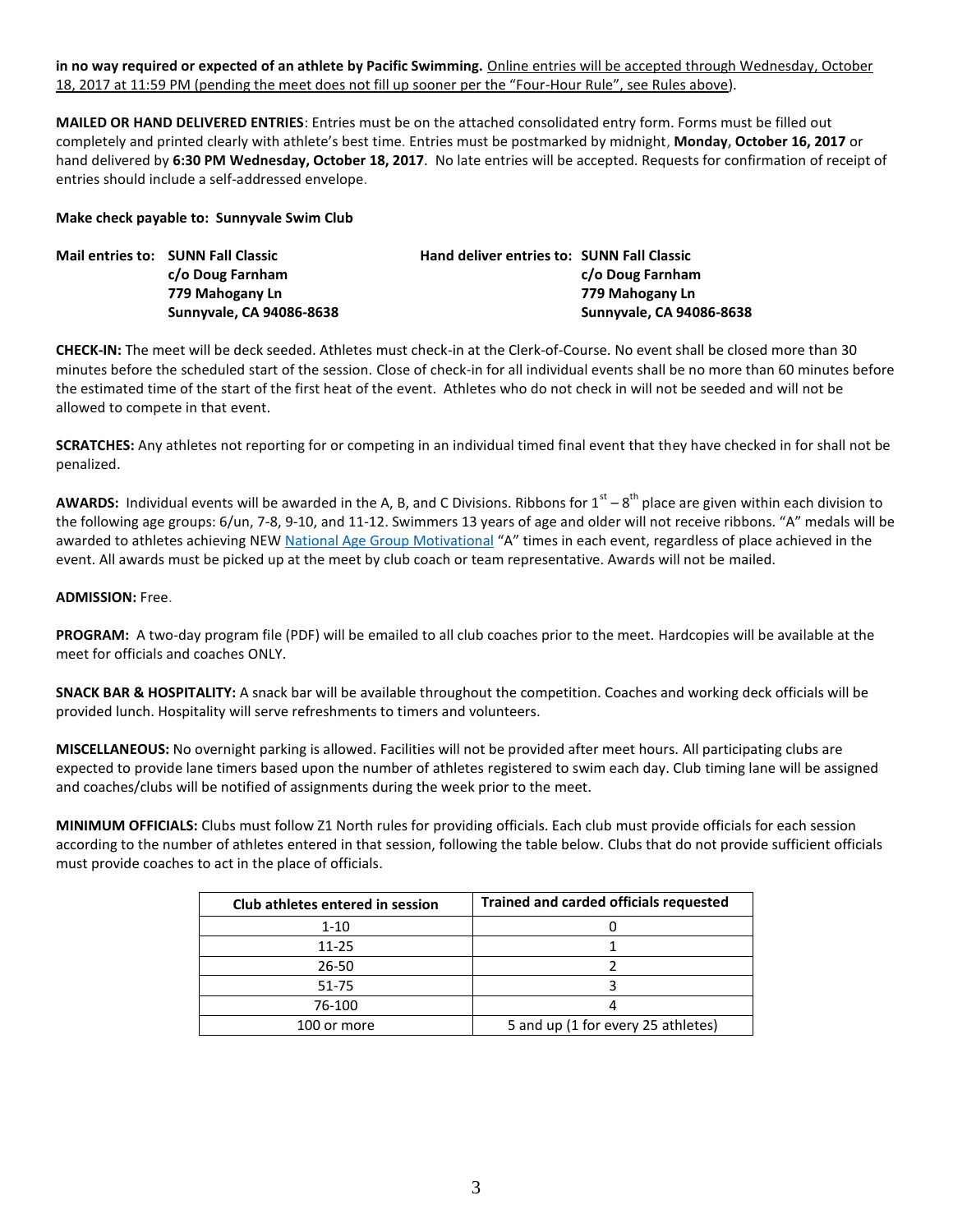#### **EVENT SUMMARY**

| SATURDAY, OCTOBER 28, 2017 |          |           |        | SUNDAY, OCTOBER 29, 2017 |          |           |        |
|----------------------------|----------|-----------|--------|--------------------------|----------|-----------|--------|
| 8 & UN                     | $9 - 10$ | $11 - 12$ | 13-18  | 8 & UN                   | $9 - 10$ | $11 - 12$ | 13-18  |
| <b>50 BK</b>               | 100 BK   | 200 BK    | 100 BK | 25 FR                    | 100 FR   | 50 BK     | 200 FR |
| <b>25 FL</b>               | 50 FL    | 100 BR    | 200 BR | 25 BR                    | 50 BK    | 200 FL    | 100 FL |
| 50 FR                      | 50 FR    | 100 FR    | 50 FR  | 100 IM                   | 100 BR   | 100 IM    | 100 FR |
|                            | 500 FR   | 400 IM    | 500 FR |                          | 100 IM   | 200 FR    | 200 IM |

# **EVENTS**

| SATURDAY, OCTOBER 28, 2017    |                  |                              | SUNDAY, OCTOBER 29, 2017      |                  |                           |  |
|-------------------------------|------------------|------------------------------|-------------------------------|------------------|---------------------------|--|
| <b>GIRLS</b><br><b>EVENT#</b> | <b>EVENT</b>     | <b>BOYS</b><br><b>EVENT#</b> | <b>GIRLS</b><br><b>EVENT#</b> | <b>EVENT</b>     | <b>BOY</b><br><b>EVEN</b> |  |
|                               | <b>SESSION A</b> |                              |                               | <b>SESSION A</b> |                           |  |
| $\mathbf{1}$                  | 11-12 200 Back   |                              | 47                            | 13-14 200 Free   | 48                        |  |
| $\overline{3}$                | 13-14 100 Back   | $\overline{4}$               | 49                            | 15-OV 200 Free   | 50                        |  |
| 5                             | 15-OV 100 Back   | 6                            | 51                            | 11-12 50 Back    |                           |  |
| $\overline{7}$                | 11-12 100 Breast |                              | 53                            | 13-14 100 Fly    | 54                        |  |
| 9                             | 13-14 200 Breast | 10                           | 55                            | 15-OV 100 Fly    | 56                        |  |
| 11                            | 15-OV 200 Breast | 12                           | 57                            | 11-12 200 Fly    |                           |  |
| 13                            | 11-12 100 Free   |                              | 59                            | 13-14 100 Free   | 60                        |  |
| 15                            | 13-14 50 Free    | 16                           | 61                            | 15-OV 100 Free   | 62                        |  |
| 17                            | 15-OV 50 Free    | 18                           | 63                            | 11-12 100 IM     |                           |  |
| 19                            | 11-12 400 IM*    |                              | 65                            | 13-14 200 IM     | 66                        |  |
| 21                            | 13-14 500 Free** | 22                           | 67                            | 15-OV 200 IM     | 68                        |  |
| 23                            | 15-OV 500 Free** | 24                           | 69                            | 11-12 200 Free   |                           |  |
|                               | <b>SESSION B</b> |                              |                               | <b>SESSION B</b> |                           |  |
| 25                            | 9-10 100 Back    | 26                           | 71                            | 9-10 100 Free    | 72                        |  |
|                               | 11-12 200 Back   | 28                           | 73                            | 8-UN 25 Free     | 74                        |  |
| 29                            | 8-UN 50 Back     | 30                           |                               | 11-12 50 Back    | 76                        |  |
| 31                            | 9-10 50 Fly      | 32                           | 77                            | 9-10 50 Back     | 78                        |  |
|                               | 11-12 100 Breast | 34                           |                               | 11-12 200 Fly    | 80                        |  |
| 35                            | 8-UN 25 Fly      | 36                           | 81                            | 8-UN 25 Breast   | 82                        |  |
| 37                            | 9-10 50 Free     | 38                           | 83                            | 9-10 100 Breast  | 84                        |  |
|                               | 11-12 100 Free   | 40                           |                               | 11-12 100 IM     | 86                        |  |
| 41                            | 8-UN 50 Free     | 42                           | 87                            | 8-UN 100 IM      | 88                        |  |
|                               | 11-12 400 IM*    | 44                           | 89                            | 9-10 100 IM      | 90                        |  |
| 45                            | 9-10 500 Free**  | 46                           |                               | 11-12 200 Free   | 92                        |  |

| DAY, OCTOBER 28, 2017 |                              |                               | SUNDAY, OCTOBER 29, 2017 |    |  |
|-----------------------|------------------------------|-------------------------------|--------------------------|----|--|
| <b>EVENT</b>          | <b>BOYS</b><br><b>EVENT#</b> | <b>GIRLS</b><br><b>EVENT#</b> | <b>EVENT</b>             |    |  |
| <b>SESSION A</b>      |                              |                               | <b>SESSION A</b>         |    |  |
| 11-12 200 Back        |                              | 47                            | 13-14 200 Free           |    |  |
| 13-14 100 Back        | 4                            | 49                            | 15-OV 200 Free           | 50 |  |
| 15-OV 100 Back        | 6                            | 51                            | 11-12 50 Back            |    |  |
| 11-12 100 Breast      |                              | 53                            | 13-14 100 Fly            | 54 |  |
| 13-14 200 Breast      | 10                           | 55                            | 15-OV 100 Fly            | 56 |  |
| 15-OV 200 Breast      | 12                           | 57                            | 11-12 200 Fly            |    |  |
| 11-12 100 Free        |                              | 59                            | 13-14 100 Free           | 60 |  |
| 13-14 50 Free         | 16                           | 61                            | 15-OV 100 Free           | 62 |  |
| 15-OV 50 Free         | 18                           | 63                            | 11-12 100 IM             |    |  |
| 11-12 400 IM*         |                              | 65                            | 13-14 200 IM             |    |  |
| 13-14 500 Free**      | 22                           | 67                            | 15-OV 200 IM             |    |  |
| 15-OV 500 Free**      | 24                           | 69                            | 11-12 200 Free           |    |  |
| <b>SESSION B</b>      |                              |                               | <b>SESSION B</b>         |    |  |
| 9-10 100 Back         | 26                           | 71                            | 9-10 100 Free            |    |  |
| 11-12 200 Back        | 28                           | 73                            | 8-UN 25 Free             |    |  |
| 8-UN 50 Back          | 30                           |                               | 11-12 50 Back            |    |  |
| 9-10 50 Fly           | 32                           | 77                            | 9-10 50 Back             |    |  |
| 11-12 100 Breast      | 34                           |                               | 11-12 200 Fly            |    |  |
| 8-UN 25 Fly           | 36                           | 81                            | 8-UN 25 Breast           | 82 |  |
| 9-10 50 Free          | 38                           | 83                            | 9-10 100 Breast          | 84 |  |
| 11-12 100 Free        | 40                           |                               | 11-12 100 IM             | 86 |  |
| 8-UN 50 Free          | 42                           | 87                            | 8-UN 100 IM              | 88 |  |
| 11-12 400 IM*         | 44                           | 89                            | 9-10 100 IM              | 90 |  |
| 9-10 500 Free**       | 46                           |                               | 11-12 200 Free           | 92 |  |

**\* All 400 IM athletes must enter a seed time (coach verified time is okay) for proper seeding purposes.**

**\*\* All 500 Free athletes must enter a seed time (coach verified time is okay) for proper seeding purposes, and must provide their own timers and lap counters.**

Use the following URL to find the time standards: <http://www.pacswim.org/swim-meet-times/standards>